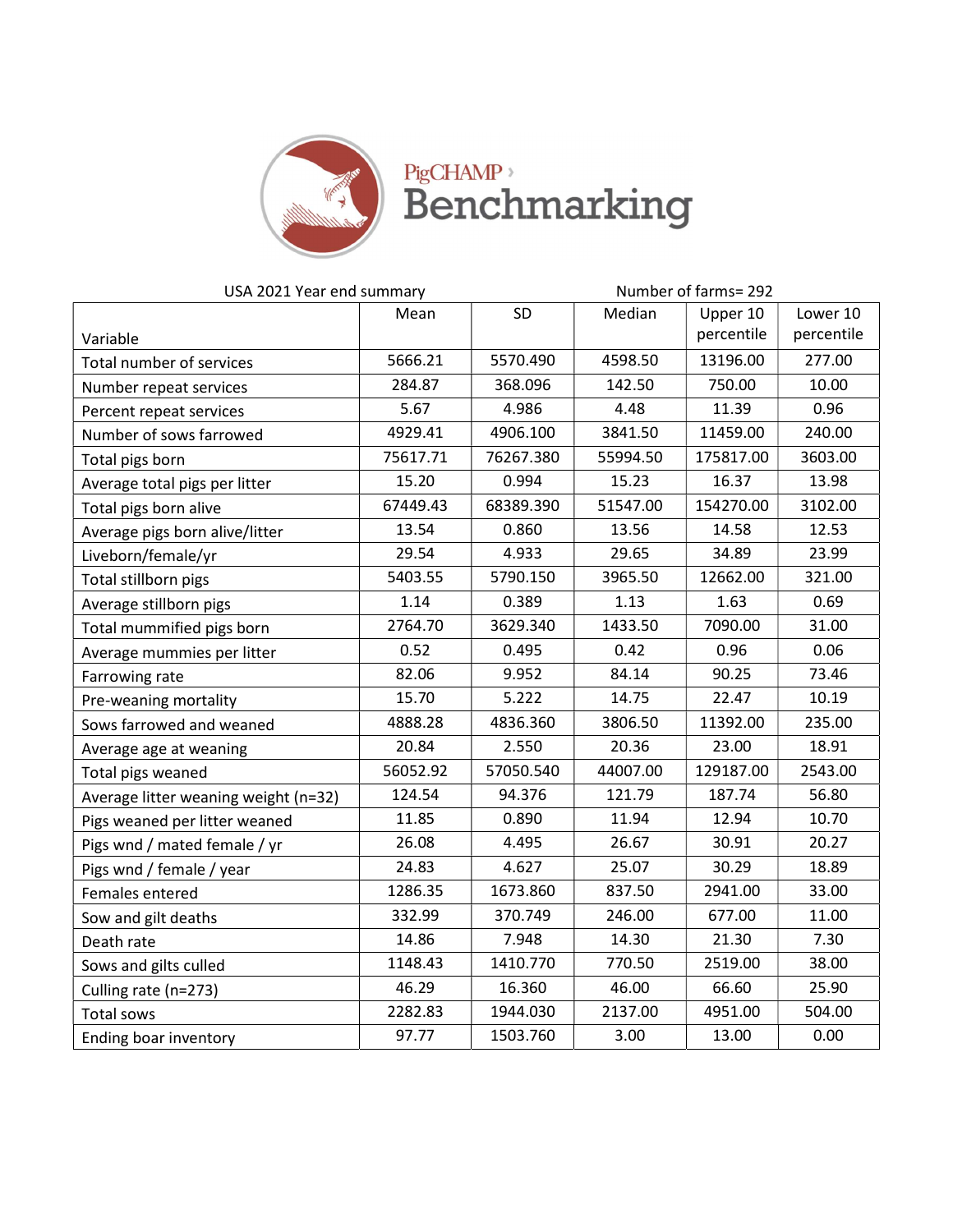

**PigCHAMP**<sup>></sup><br>Benchmarking

| USA 2021-4 <sup>th</sup> quarter summary |            |           | Number of farms = 280 |            |            |
|------------------------------------------|------------|-----------|-----------------------|------------|------------|
|                                          | SD<br>Mean |           | Median                | Upper 10   | Lower 10   |
| Variable                                 |            |           |                       | percentile | percentile |
| Total number of services                 | 1471.85    | 1324.800  | 1302.00               | 3303.50    | 215.50     |
| Number repeat services                   | 83.37      | 114.288   | 42.00                 | 203.50     | 4.00       |
| Percent repeat services                  | 6.05       | 5.482     | 5.05                  | 11.64      | 0.83       |
| Number of sows farrowed                  | 1272.60    | 1151.300  | 1178.00               | 2868.00    | 194.50     |
| Total pigs born                          | 19418.52   | 17919.950 | 17371.00              | 42916.00   | 2915.00    |
| Average total pigs per litter            | 15.08      | 1.100     | 15.12                 | 16.42      | 13.79      |
| Total pigs born alive                    | 17436.35   | 16143.250 | 16205.50              | 38799.00   | 2616.50    |
| Average pigs born alive/litter           | 13.55      | 0.897     | 13.54                 | 14.59      | 12.63      |
| Liveborn/female/yr                       | 29.22      | 6.013     | 29.67                 | 34.57      | 22.37      |
| Total stillborn pigs                     | 1371.77    | 1336.390  | 1025.50               | 3207.50    | 145.50     |
| Average stillborn pigs                   | 1.11       | 0.399     | 1.10                  | 1.67       | 0.64       |
| Total mummified pigs born                | 610.39     | 700.128   | 371.00                | 1424.50    | 9.50       |
| Average mummies per litter               | 0.42       | 0.300     | 0.39                  | 0.82       | 0.05       |
| Farrowing rate                           | 80.08      | 11.608    | 82.79                 | 89.61      | 66.52      |
| Pre-weaning mortality                    | 16.28      | 9.810     | 14.45                 | 21.90      | 9.11       |
| Sows farrowed and weaned                 | 1264.96    | 1140.310  | 1128.00               | 2882.00    | 215.50     |
| Average age at weaning                   | 21.06      | 2.737     | 20.48                 | 24.19      | 18.73      |
| Total pigs weaned                        | 14375.45   | 13642.420 | 10987.50              | 32750.00   | 2356.00    |
| Average litter weaning weight (n=27)     | 137.55     | 113.533   | 129.59                | 185.97     | 59.58      |
| Pigs weaned per litter weaned            | 11.83      | 0.979     | 11.91                 | 12.92      | 10.37      |
| Pigs wnd / mated female / yr             | 25.76      | 5.900     | 25.88                 | 31.35      | 19.31      |
| Pigs wnd / female / year                 | 24.59      | 5.844     | 24.52                 | 30.34      | 17.59      |
| Females entered                          | 309.73     | 393.066   | 181.50                | 727.50     | 10.00      |
| Sow and gilt deaths                      | 82.70      | 81.923    | 63.00                 | 165.50     | 8.00       |
| Death rate                               | 13.72      | 6.320     | 13.40                 | 20.70      | 5.75       |
| Sows and gilts culled                    | 268.77     | 311.876   | 200.00                | 615.50     | 28.00      |
| Culling rate (n=272)                     | 43.86      | 17.753    | 43.70                 | 66.10      | 22.10      |
| Total sows                               | 2334.30    | 1879.050  | 2281.50               | 4992.00    | 517.50     |
| Ending boar inventory                    | 100.36     | 1582.760  | 3.00                  | 13.00      | 0.00       |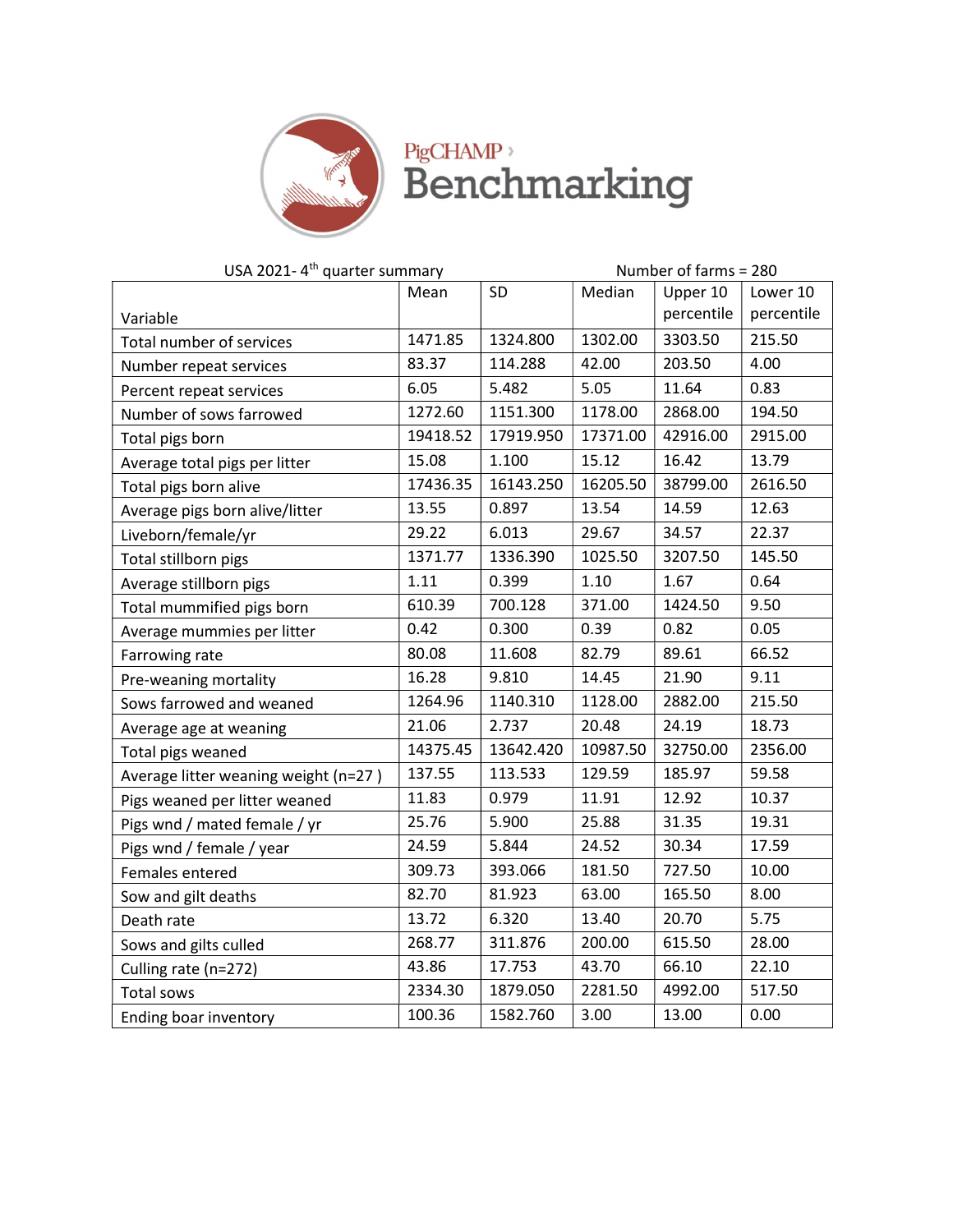

## PigCHAMP<sup>,</sup><br>Benchmarking

| US 2021-3 <sup>rd</sup> quarter summary | Number of farms = 280 |           |          |            |            |
|-----------------------------------------|-----------------------|-----------|----------|------------|------------|
|                                         | Mean                  | SD        | Median   | Upper 10   | Lower 10   |
| Variable                                |                       |           |          | percentile | percentile |
| Total number of services                | 1438.08               | 1392.350  | 1113.50  | 3304.50    | 244.50     |
| Number repeat services                  | 79.41                 | 101.328   | 40.50    | 210.00     | 3.00       |
| Percent repeat services                 | 6.01                  | 5.371     | 4.85     | 11.90      | 0.77       |
| Number of sows farrowed                 | 1270.63               | 1224.980  | 1024.50  | 2904.50    | 215.50     |
| Total pigs born                         | 19580.56              | 19245.930 | 16205.00 | 42432.50   | 3281.00    |
| Average total pigs per litter           | 15.23                 | 1.048     | 15.29    | 16.52      | 13.99      |
| Total pigs born alive                   | 17216.90              | 17232.050 | 12224.50 | 38932.00   | 2714.00    |
| Average pigs born alive/litter          | 13.41                 | 1.353     | 13.56    | 14.70      | 12.17      |
| Liveborn/female/yr                      | 29.06                 | 5.896     | 29.85    | 35.03      | 21.27      |
| Total stillborn pigs                    | 1453.99               | 1498.820  | 1094.50  | 3359.00    | 170.50     |
| Average stillborn pigs                  | 1.17                  | 0.424     | 1.16     | 1.70       | 0.67       |
| Total mummified pigs born               | 909.68                | 1578.810  | 395.50   | 1952.50    | 12.50      |
| Average mummies per litter              | 0.65                  | 1.007     | 0.41     | 1.04       | 0.08       |
| Farrowing rate (n=278)                  | 82.39                 | 9.409     | 85.14    | 91.40      | 67.28      |
| Pre-weaning mortality                   | 16.22                 | 6.965     | 15.51    | 22.05      | 9.68       |
| Sows farrowed and weaned                | 1263.04               | 1210.160  | 1019.50  | 2856.50    | 185.00     |
| Average age at weaning                  | 20.71                 | 2.414     | 20.30    | 23.26      | 18.66      |
| Total pigs weaned                       | 14405.40              | 14536.040 | 10277.50 | 32533.00   | 1980.50    |
| Average litter weaning weight (n=29)    | 137.37                | 34.913    | 140.32   | 181.92     | 70.46      |
| Pigs weaned per litter weaned           | 11.65                 | 1.167     | 11.77    | 12.95      | 10.29      |
| Pigs wnd / mated female / yr (n=279)    | 25.85                 | 5.629     | 26.50    | 31.56      | 18.85      |
| Pigs wnd / female / year                | 24.51                 | 5.962     | 25.25    | 30.74      | 17.00      |
| Females entered                         | 308.70                | 438.988   | 186.50   | 612.00     | 15.50      |
| Sow and gilt deaths                     | 79.21                 | 81.877    | 57.50    | 169.00     | 7.50       |
| Death rate                              | 13.67                 | 6.529     | 13.40    | 19.75      | 6.85       |
| Sows and gilts culled                   | 267.50                | 361.844   | 177.50   | 566.00     | 27.50      |
| Culling rate (n=273)                    | 43.83                 | 18.507    | 44.70    | 66.30      | 18.00      |
| Total sows                              | 2328.66               | 1985.930  | 2178.50  | 4900.00    | 515.50     |
| Ending boar inventory                   | 6.15                  | 14.689    | 3.00     | 12.50      | 0.00       |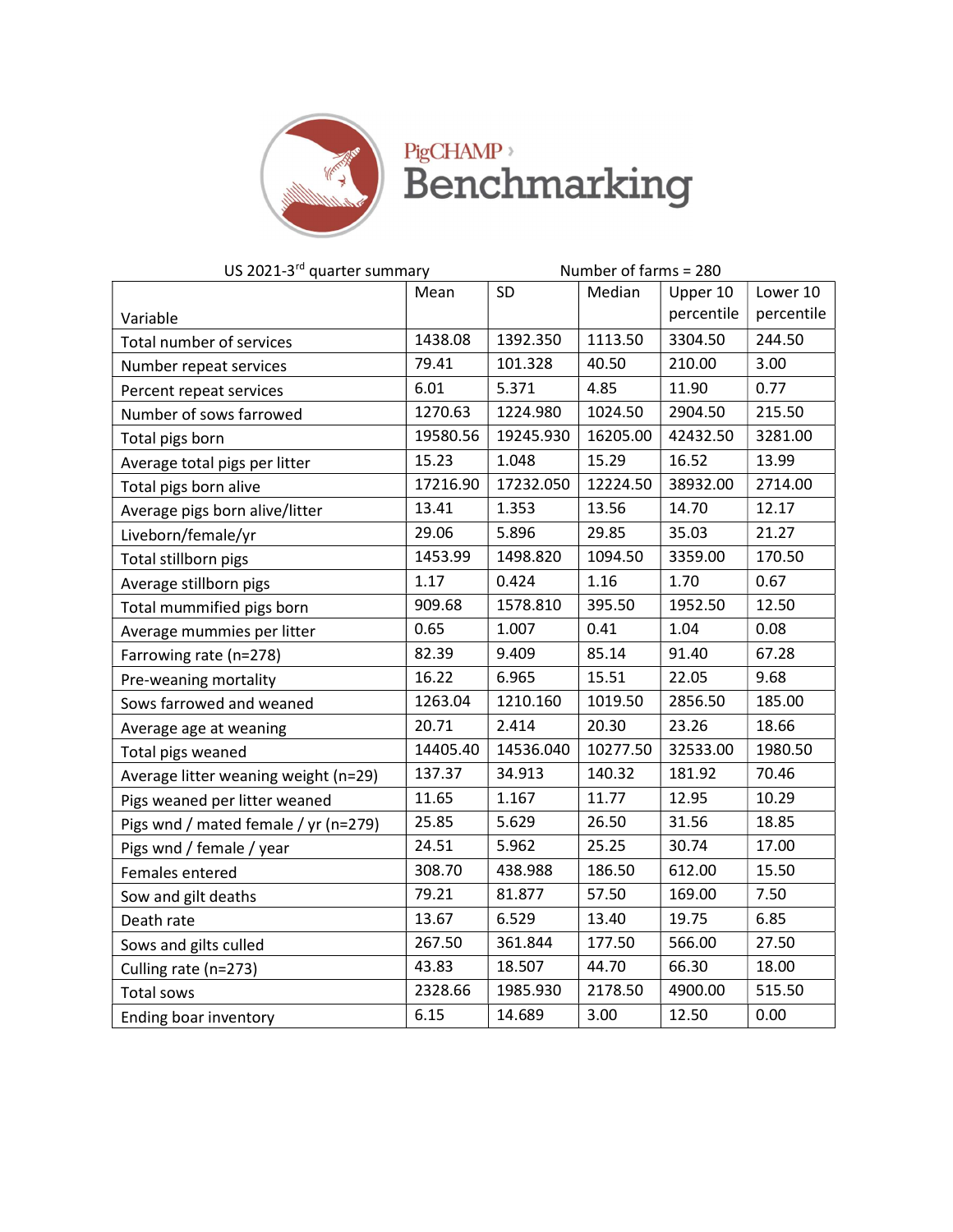

**PigCHAMP**<sup>></sup><br>Benchmarking

| US 2021-2 <sup>nd</sup> quarter summary |            |           | Number of farms = 279 |            |            |  |
|-----------------------------------------|------------|-----------|-----------------------|------------|------------|--|
|                                         | SD<br>Mean |           | Median                | Upper 10   | Lower 10   |  |
| Variable                                |            |           |                       | percentile | percentile |  |
| Total number of services                | 1437.65    | 1330.170  | 1157.00               | 3157.00    | 259.00     |  |
| Number repeat services                  | 64.94      | 88.017    | 31.00                 | 158.00     | 3.00       |  |
| Percent repeat services                 | 4.85       | 4.592     | 3.84                  | 9.97       | 0.30       |  |
| Number of sows farrowed                 | 1291.40    | 1224.630  | 1122.00               | 2978.00    | 215.00     |  |
| Total pigs born                         | 19924.59   | 19134.280 | 16823.00              | 47168.00   | 3289.00    |  |
| Average total pigs per litter           | 15.30      | 0.971     | 15.36                 | 16.45      | 14.01      |  |
| Total pigs born alive                   | 17798.98   | 17190.940 | 15189.00              | 41209.00   | 2980.00    |  |
| Average pigs born alive/litter          | 13.67      | 0.968     | 13.75                 | 14.86      | 12.55      |  |
| Liveborn/female/yr                      | 29.84      | 6.313     | 30.20                 | 35.97      | 22.50      |  |
| Total stillborn pigs                    | 1449.20    | 1517.760  | 1058.00               | 3019.00    | 192.00     |  |
| Average stillborn pigs                  | 1.15       | 0.411     | 1.12                  | 1.72       | 0.67       |  |
| Total mummified pigs born               | 676.41     | 973.620   | 386.00                | 1495.00    | 11.00      |  |
| Average mummies per litter              | 0.49       | 0.577     | 0.39                  | 0.73       | 0.06       |  |
| Farrowing rate                          | 82.30      | 11.957    | 84.90                 | 91.20      | 71.11      |  |
| Pre-weaning mortality                   | 15.79      | 8.166     | 14.14                 | 22.89      | 10.03      |  |
| Sows farrowed and weaned                | 1307.68    | 1228.830  | 1057.00               | 3054.00    | 223.00     |  |
| Average age at weaning                  | 20.62      | 2.826     | 20.20                 | 22.95      | 18.48      |  |
| Total pigs weaned                       | 15156.55   | 14578.490 | 11809.00              | 33963.00   | 2623.00    |  |
| Average litter weaning weight (n=24)    | 142.54     | 38.138    | 145.68                | 190.97     | 102.85     |  |
| Pigs weaned per litter weaned           | 11.92      | 1.203     | 12.04                 | 13.04      | 10.66      |  |
| Pigs wnd / mated female / yr            | 26.85      | 5.125     | 27.27                 | 32.92      | 20.19      |  |
| Pigs wnd / female / year                | 25.61      | 5.086     | 26.01                 | 31.40      | 18.67      |  |
| Females entered                         | 314.28     | 435.525   | 199.00                | 654.00     | 26.00      |  |
| Sow and gilt deaths                     | 100.60     | 209.283   | 62.00                 | 183.00     | 12.00      |  |
| Death rate (n=277)                      | 14.94      | 9.643     | 13.60                 | 21.70      | 6.90       |  |
| Sows and gilts culled                   | 331.97     | 552.662   | 191.00                | 630.00     | 44.00      |  |
| Culling rate (n=267)                    | 46.64      | 18.811    | 45.80                 | 71.80      | 24.10      |  |
| Total sows                              | 2360.31    | 1993.020  | 2272.00               | 5013.00    | 522.00     |  |
| Ending boar inventory                   | 5.62       | 0.603     | 3.00                  | 12.00      | 0.00       |  |